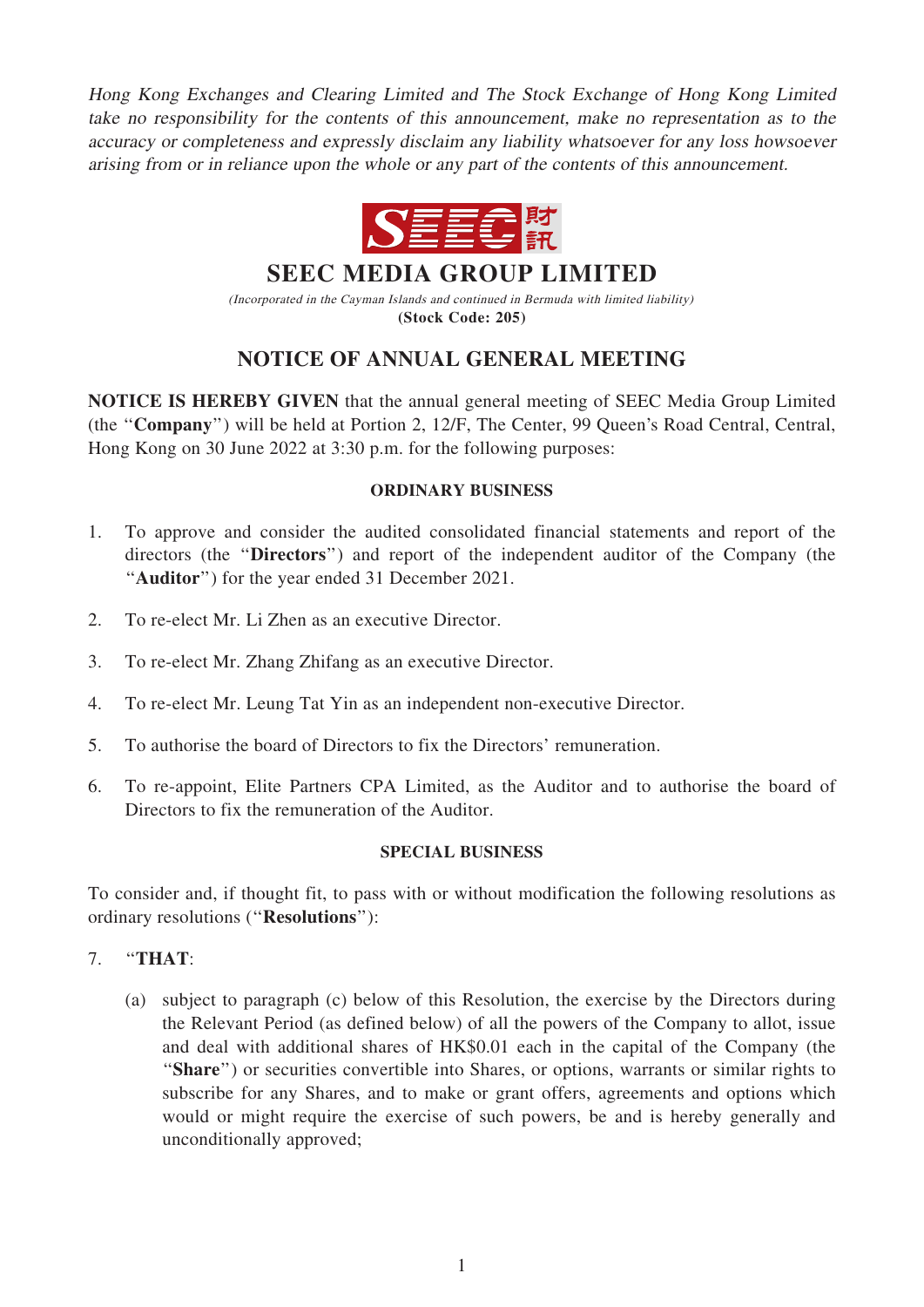- (b) the approval in paragraph (a) of this Resolution shall be in addition to any other authorisations given to the Directors and shall authorise the Directors during the Relevant Period to make or grant offers, agreements and options which would or might require the exercise of such powers at any time during or after the end of the Relevant Period;
- (c) the total number of shares allotted or agreed conditionally or unconditionally to be allotted (whether pursuant to an option or otherwise) by the Directors pursuant to the approval in paragraph (a) of this Resolution, otherwise than pursuant to:
	- (i) a Rights Issue (as defined in paragraph (d) of this Resolution);
	- (ii) an exercise of rights of subscription or conversion under terms of any warrants issued by the Company or any securities which are convertible into Shares;
	- (iii) an exercise of any option scheme or similar arrangement for the time being adopted for the grant or issue to officers and/or employees of the Company and/or any of its subsidiaries of Shares or rights to acquire Shares;
	- (iv) any scrip dividend or similar arrangement providing for the allotment of Shares in lieu of the whole or part of a dividend on Shares in accordance with the Bye-laws of the Company (the ''Bye-laws'');

shall not exceed 20% of the total number of shares of the Company in issue as at the date of passing of this Resolution and the said approval shall be limited accordingly; and

- (d) for the purpose of this Resolution:
	- (i) ''Relevant Period'' means the period from the passing of this Resolution until whichever is the earliest of:
		- (aa) the conclusion of the next annual general meeting of the Company;
		- (bb) the expiration of the period within which the next annual general meeting of the Company is required by any applicable laws or Bye-laws to be held; or
		- (cc) the revocation or variation of the authority given under this Resolution by an ordinary resolution of the shareholders of the Company (the ''Shareholders'') in general meeting.
	- (ii) ''Rights Issue'' means an offer of Shares or other equity securities of the Company open for a period fixed by the Directors to the holders of Shares on the register of members of the Company on a fixed record date in proportion to their then holdings of such Shares (subject to such exclusions or other arrangements as the Directors may deem necessary or expedient in relation to fractional entitlements or having regard to any restrictions or obligations under the laws of any relevant jurisdiction, or the requirements of, any recognised regulatory body or any stock exchange in any territory outside the Hong Kong Special Administrative Region of the People's Republic of China applicable to the Company).''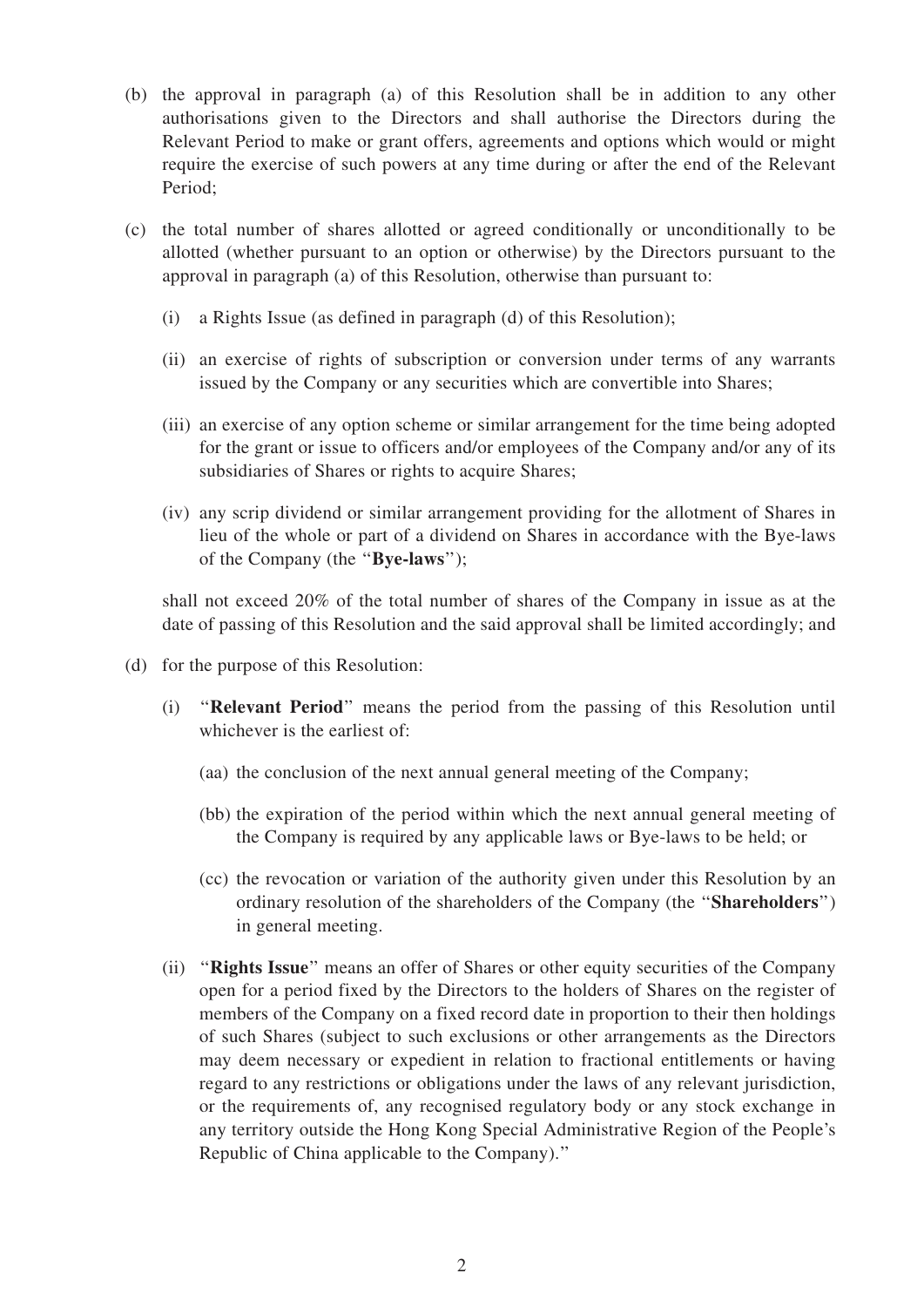## 8. ''THAT:

- (a) subject to paragraph (b) below of this Resolution, the exercise by the Directors during the Relevant Period (as defined below) of all the powers of the Company to repurchase Shares on The Stock Exchange of Hong Kong Limited (the ''Stock Exchange'') or on any other stock exchange on which the Shares may be listed and recognised for this purpose by the Securities and Futures Commission of Hong Kong and the Stock Exchange for this purpose, subject to and in accordance with all applicable laws and regulations, the Bye-laws and the requirements of the Rules Governing the Listing of Securities on the Stock Exchange as amended from time to time, be and is hereby generally and unconditionally approved;
- (b) the total number of Shares to be repurchased or agreed conditionally or unconditionally to be repurchased by the Company pursuant to the approval in paragraph (a) of this Resolution during the Relevant Period (as defined below) shall not exceed 10% of the total number of shares of the Company in issue as at the date of passing of this Resolution and the said approval shall be limited accordingly; and
- (c) for the purpose of this Resolution:

"Relevant Period" means the period from the passing of this Resolution until whichever is the earliest of:

- (i) the conclusion of the next annual general meeting of the Company;
- (ii) the expiration of the period within which the next annual general meeting of the Company is required by any applicable laws or Bye-laws to be held; or
- (iii) the revocation or variation of the authority given under this Resolution by an ordinary resolution of the Shareholders in general meeting.''
- 9. ''THAT conditional upon Resolution 7 and Resolution 8 as set out in this notice of annual general meeting dated 30 June 2022 (the ''AGM Notice'') being passed, the total number of shares of the Company which are repurchased by Company under the authority granted pursuant to Resolution 8 as set out in the AGM Notice (up to a maximum of 10% of the total number of shares of the Company in issue as at the date of passing of Resolution 8 as set out in the AGM Notice) shall be added to the total number of shares that may be allotted or agreed conditionally or unconditionally to be allotted by the Directors pursuant to Resolution 7 as set out in the AGM Notice.''

By Order of the Board of SEEC Media Group Limited Li Leong Executive Director

Hong Kong, 30 May 2022